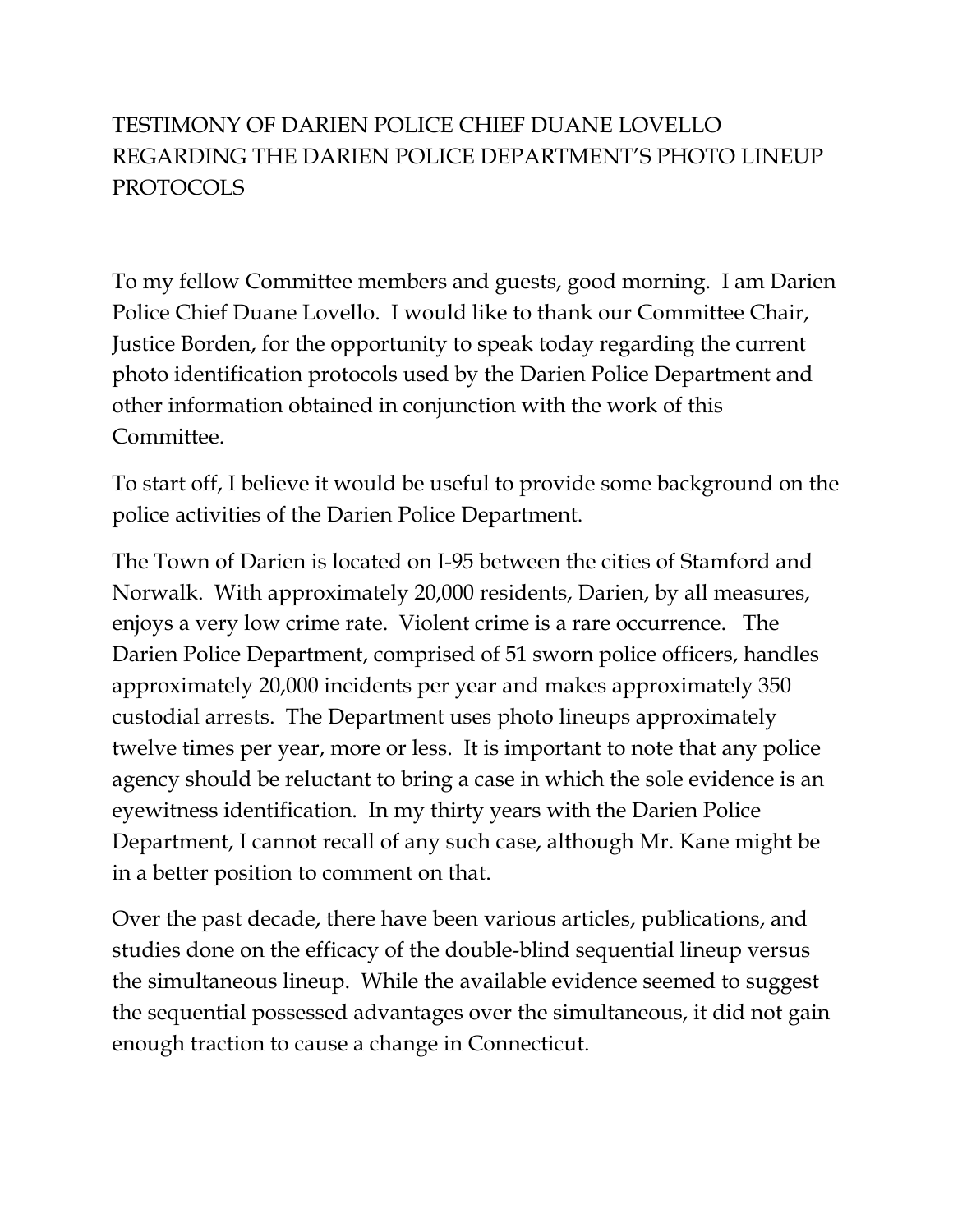Up until two years ago, we used a simultaneous photo lineup consisting of eight photos. We have not used six photos, or the commonly known "six pack," for fifteen to twenty years.

Approximately two years ago, detectives approached the Detective Bureau Commander and suggested that serious consideration be given to moving away from simultaneous lineups in favor of the double-blind sequential protocol. These detectives, after having read various articles on the procedure, believed the move would have less potential for misidentifications and would provide a more accurate platform to obtain suspect identifications from witnesses and victims. After discussion, the simultaneous lineup was abandoned in favor of the double-blind sequential.

The transition to the new method was relatively easy with a minimal amount of training needed to use the new method. Darien uses printed photos of each subject; a computer program is not used to administer the lineup. All lineups are retained as evidence.

With the adoption of the new protocol, a form was developed to provide instructions to the officer administering the lineup. These instructions begin with a statement that "a fair and objective identification procedure promotes an accurate and reliable identification or non-identification by a witness." The instructions to the officers consist of the following six directives:

- 1. Read the witness instructions verbatim, and have the witness initial each line.
- 2. Confirm that the witness understands the instructions.
- 3. Avoid words, gestures, or expressions which could influence the witness' selection. If practical, take a position where the witness cannot see you.
- 4. If the witness makes an identification, refrain from making any comment on the witness' selection.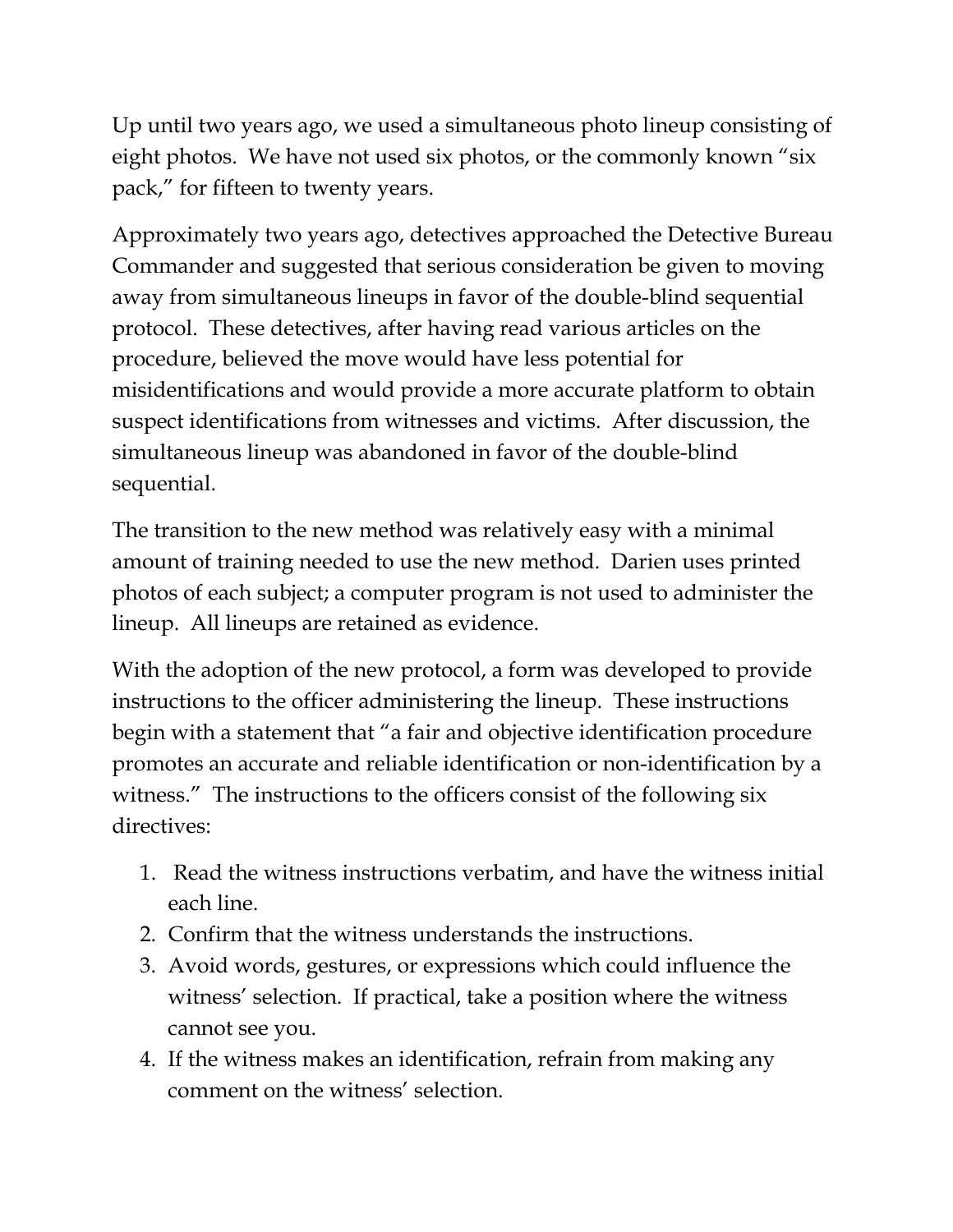- 5. Write any identification results. Note the witness statement made at the time of the identification in the "comments" section.
- 6. Document the date and time of the identification procedure, the names of anyone present, and the subjects and sources of all photos used. Preserve the array.

At the same time, a new witness identification form was developed. This form, while documenting general identifying information on the incident being investigated, also contains the following six witness instructions, recited by the officer and acknowledged by the witness with a request that the witness initial each:

- 1. I will ask you to view a set of photographs.
- 2. It is as important to clear innocent people as to identify the guilty.
- 3. Persons in the photos may not look exactly as they did on the date of the incident because features like facial or head hair can change.
- 4. The person you saw may or may not be in these photographs.
- 5. The police will continue to investigate this incident, whether you identify someone or not.
- 6. The photos are in sequential order and all photos will be shown.

The officer administering the lineup, who has no knowledge of who the potential suspect is or that person's position in the lineup, then administers the lineup in sequential order. Once the process is completed, the witness initials one of the three following statements:

- 1. I understand the instructions, have viewed the photos, and have identified number (blank) or,
- 2. I understand the instructions, have viewed the photos, and have not identified anyone, or,
- 3. I understand the instructions, have viewed the photos, and have identified photo number (blank), although I am not sure of this identification.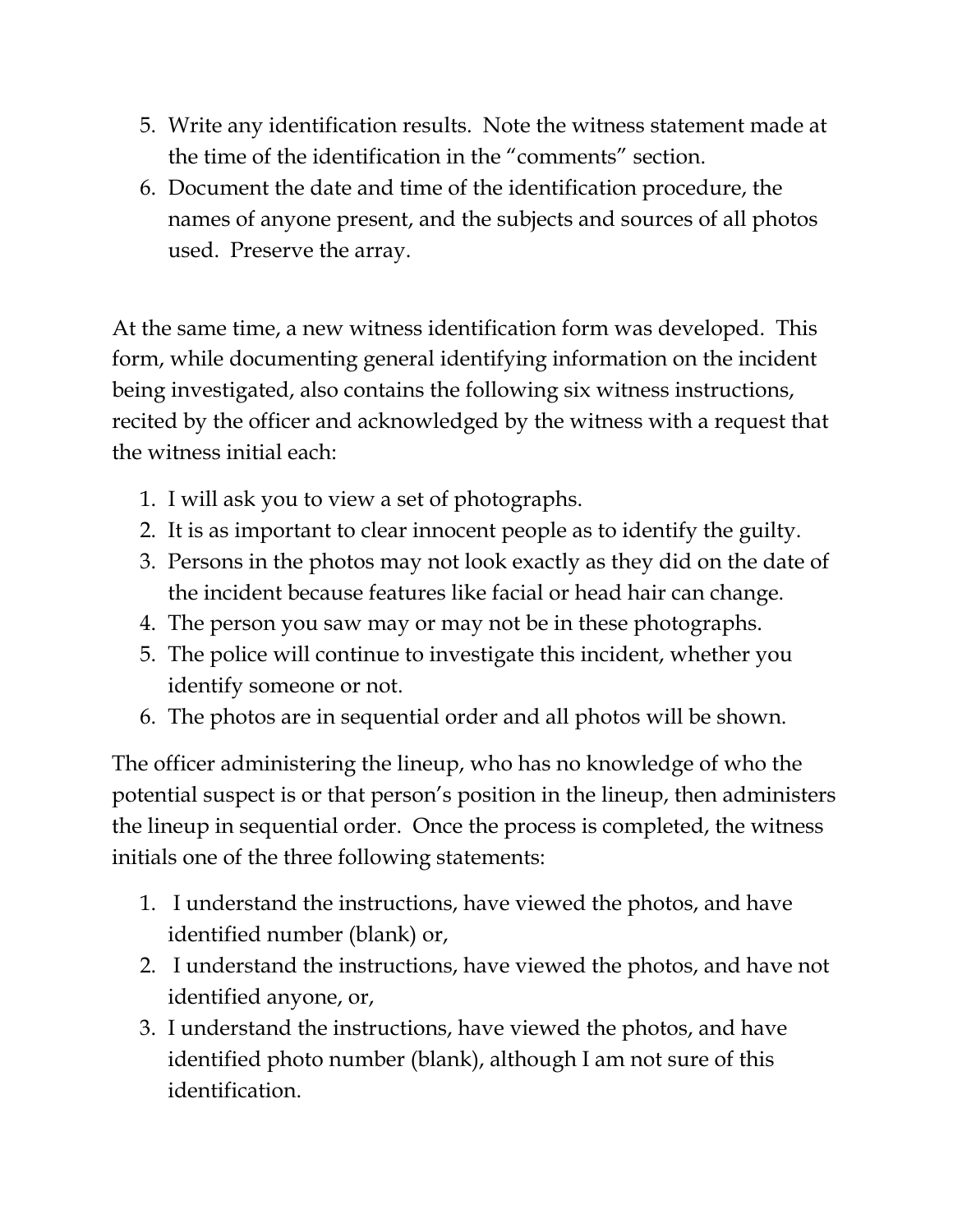The witness is then asked to provide a written comment regarding any identification, including a "not sure" identification.

Both the witness and the officer then sign the form, which as stated earlier is retained as evidence.

I should point out that the "not sure" category was a very recent modification to the policy based on information contained in the American Judicature Society report, of which our previous guest, Dr. Gary Wells, was an author.

We also noted that there has been some recent Connecticut Supreme Court activity where eyewitness identification procedures have been scrutinized, with the "double-blind sequential" lineups being mentioned as a sidebar or as a point raised. Two of these cases, *State v. Outing* and *State v. Marquez*, were discussed during the annual legal update training given to all Darien police officers last year. These cases reinforced Darien's decision to move away from simultaneous to double-blind sequential. Some very important things to take note of, however, are that Darien's protocols are not the result of an external mandate, but were done of our own volition. Second, given the relatively short period and small number of uses, Darien's experience can provide some useful data, but certainly should not be construed as an accurate gauge of the practicality of expanding its use statewide.

So how does a photo lineup get constructed? While the simple answer is that six or eight photographs of individuals similar in appearance are retrieved from police files, in reality police agencies employ various methods in putting together a lineup. In Darien, we have used digital photography for booking photos, or "mug shots," for approximately seven years. All of the booking photos are taken in the same location with the identical background. The digital photos, once taken, are electronically attached to the case folder along with all physical descriptors of the subject. When the need for a photo array comes about, the physical description as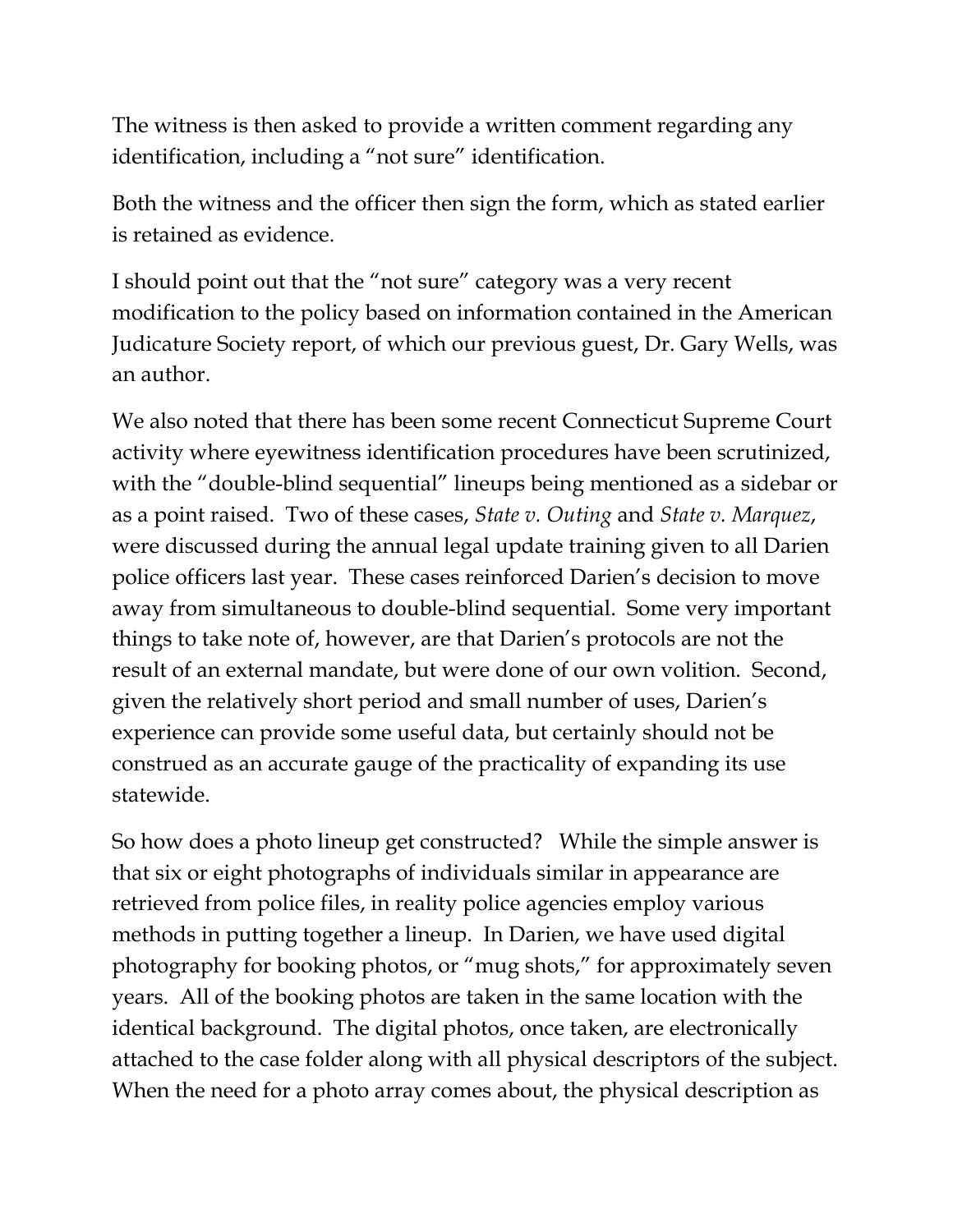furnished by the witness is placed into our software program and the program retrieves photos of all subjects fitting that description. From there, investigators retrieve the photos needed to complete the lineup. If the software is unable to identify a sufficient number of photos for an array, the parameters of the search can be adjusted. For instance, if the witness described the subject as being approximately twenty-five years of age, the software will generally search our database for all photos plus or minus three years from twenty-five years of age. Should the software be unable to identify a sufficient number of subjects based on the default parameters, the parameters can be adjusted, for example, to search plus or minus four years from age twenty-five to obtain a sufficient number of photos.

To date, the Darien Police Department has not identified a significant impediment to using the double-blind sequential lineup.

There can be certain impediments to constructing a fair photo array, and these generally revolve around a suspect or a suspect description that makes retrieving photos of similar appearing subjects difficult or impossible. With the proliferation of body art, such as tattooing and piercings, it is not uncommon to see a subject with distinctive tattoos or extensive piercings on their face, multi-color hair, etc. These can present obstacles to using a photo lineup.

The Committee will recall that Justice Borden, at our first meeting, asked that Connecticut police departments be surveyed to determine whether agencies are currently using double-blind, or sequential, or a combination of the two. The survey would also provide a mechanism to identify any potential issues with the implementation of the double-blind requirement on January 1st and would also provide a platform to identify similar concerns regarding simultaneous versus sequential.

Given the tight frame the Committee is operating under, an initial survey was sent to all Connecticut police chiefs shortly after our first meeting.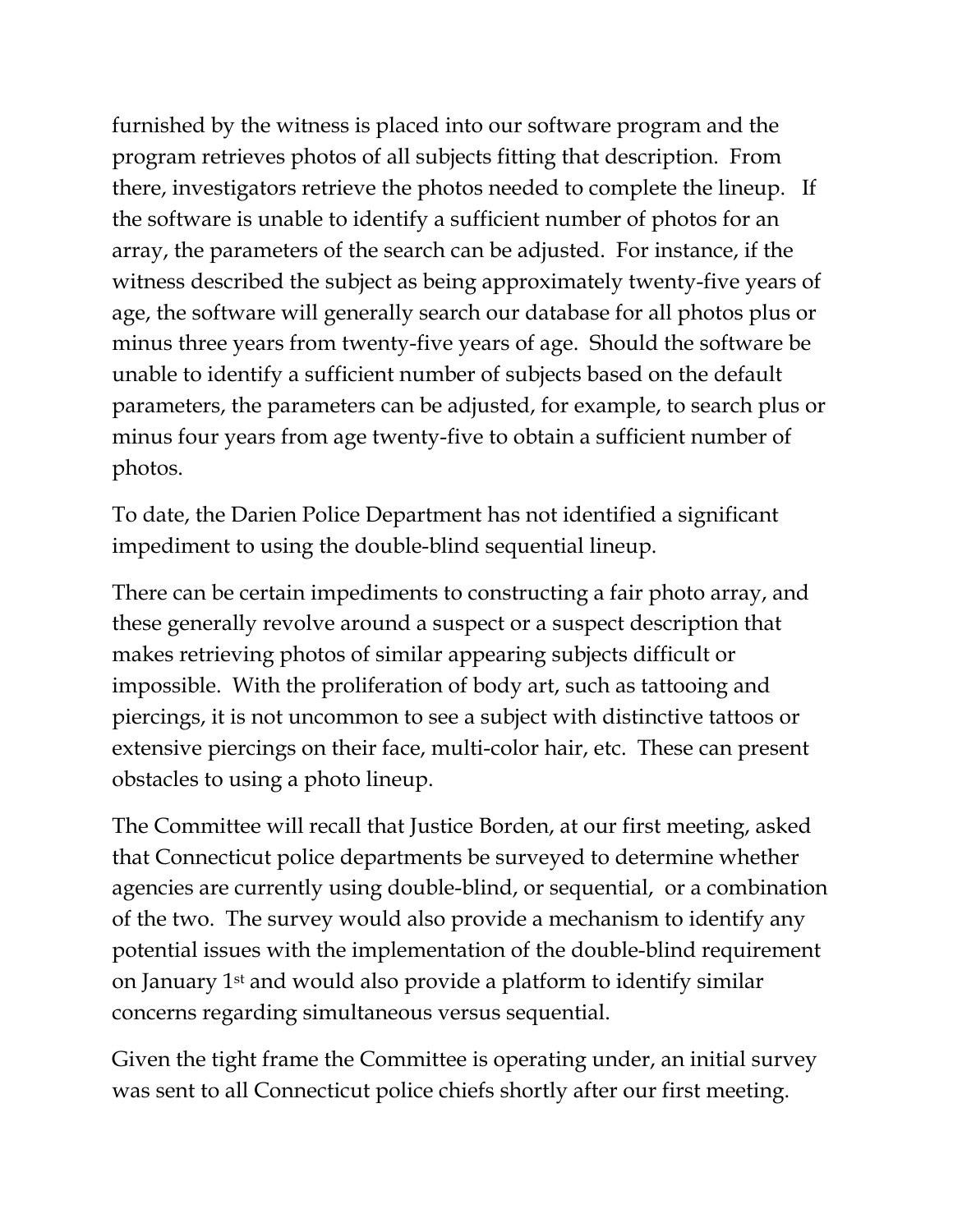Simultaneously, Dr. Ron Schack, assisted by myself and Deputy Chief Thernauer of East Hartford, began assembling a survey that could be distributed and retrieved electronically via Survey Monkey. This survey is now ready for distribution and will go out by the end of the week. We will make every effort to push for completion of these surveys to ensure a sufficient sample set can be obtained for analysis by Dr. Schack.

The initial survey results were telling in that the issues distilled quickly into some common themes, regardless of Department size. Surprisingly, the concerns raised did not center on the use of sequential over simultaneous lineups, that being one of the central charges of this Committee, but rather the practical application, via Section 1 of the statutory mandate, of "double-blind" and the phrase "when practicable."

Insofar as the use of sequential lineups were concerned, there was no discernible information received via the survey that suggested police agencies had fact based evidence against the use of sequential. In fact, several chiefs commented that it appeared to be the preferred route based on the latest studies. Areas of concern regarding implementation of sequential generally centered on software related issues. Several departments, including one very large department, commented that their current software packages build and retain simultaneous arrays only, and that there would be an expense in adapting the software to sequential. While this can be described as a corollary issue, it is an issue nonetheless.

The more pointed commentary centered on the Section 1 mandate of "double-blind" and the term "when practicable." I think there are unanswered questions here, as there was a nearly unanimous opinion that double-blind may not be practicable in a smaller agency having only a handful of officers, where it is generally a given that the entire staff would have knowledge of a particular suspect on nearly everything that police department investigated. Similarly, a large agency where the suspect's photo may have been widely distributed throughout not only that agency, but surrounding agencies as well, prior to a witness being identified to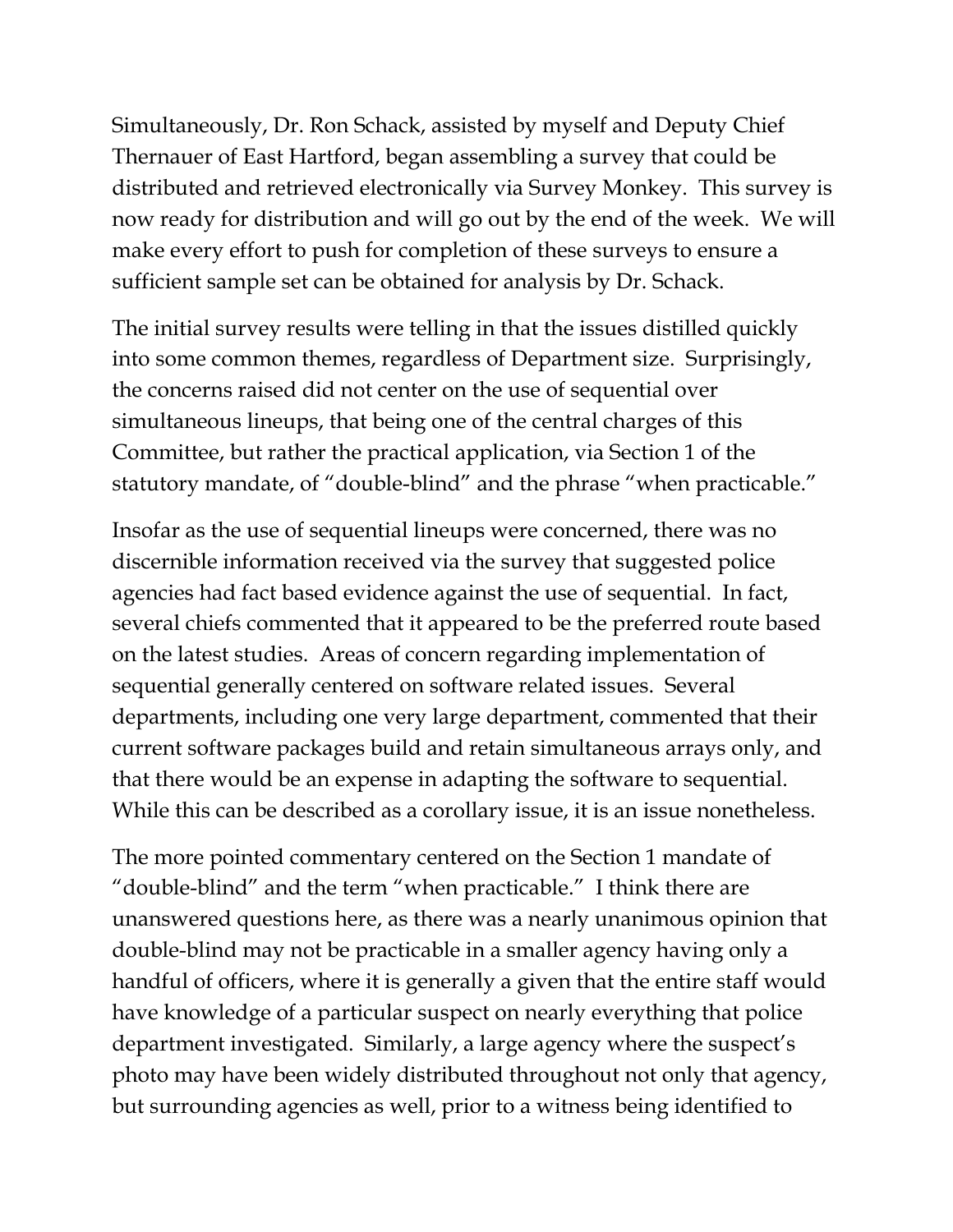view an array, could be an issue. Other concerns raised included affording an offender in a rapidly unfolding investigation additional time for flight as the mechanics of obtaining someone to administer a double-blind lineup are arranged.

An important point to acknowledge here is that the Act prescribes the use of a double-blind lineup, "when practicable." The option of a "blind" lineup, accomplished by using something as simple as folders or envelopes, does not appear to be an option in the Public Act, unless it could be interpreted as allowable should a double-blind not be "practicable" in a particular circumstance. I do think this area is something the Committee ought to contemplate, as it appears that the concern lies not in the principal charge of the Committee, that being the use of sequential over simultaneous, but rather the double-blind mandate. I would hope that future speakers can address and put to rest these areas of concern based on real life experience. As I stated earlier, the Darien Police Department experience, while positive, is limited and should not be used as a final measure.

Finally, I did have occasion last week to attend a panel discussion in Chicago entitled "Eyewitness Identification Reform." The panelists included Capt. John Stamatopulos and Atty. Lisa Judge of the Tucson Police Dept., Atty. Barry Scheck, Co-Director of the Innocence Project, and Dr. Nancy Steblay, who along with our previous guest, Dr. Gary Wells, and Dr. Jen Dysart, authored the AJS report discussed at length with us by Dr. Wells.

This discussion did much to further educate me about the work this Committee is undertaking; many of the questions asked were similar to those posed by various members of the Committee and law enforcement. The panel discussion was well attended by representatives of law enforcement, the defense bar, and victim's advocates. As luck would have it, I found myself seated next to Deputy Chief Bill Brooks of the Wellesley, MA Police Department. Deputy Chief Brooks will be joining us on the 16<sup>th</sup>